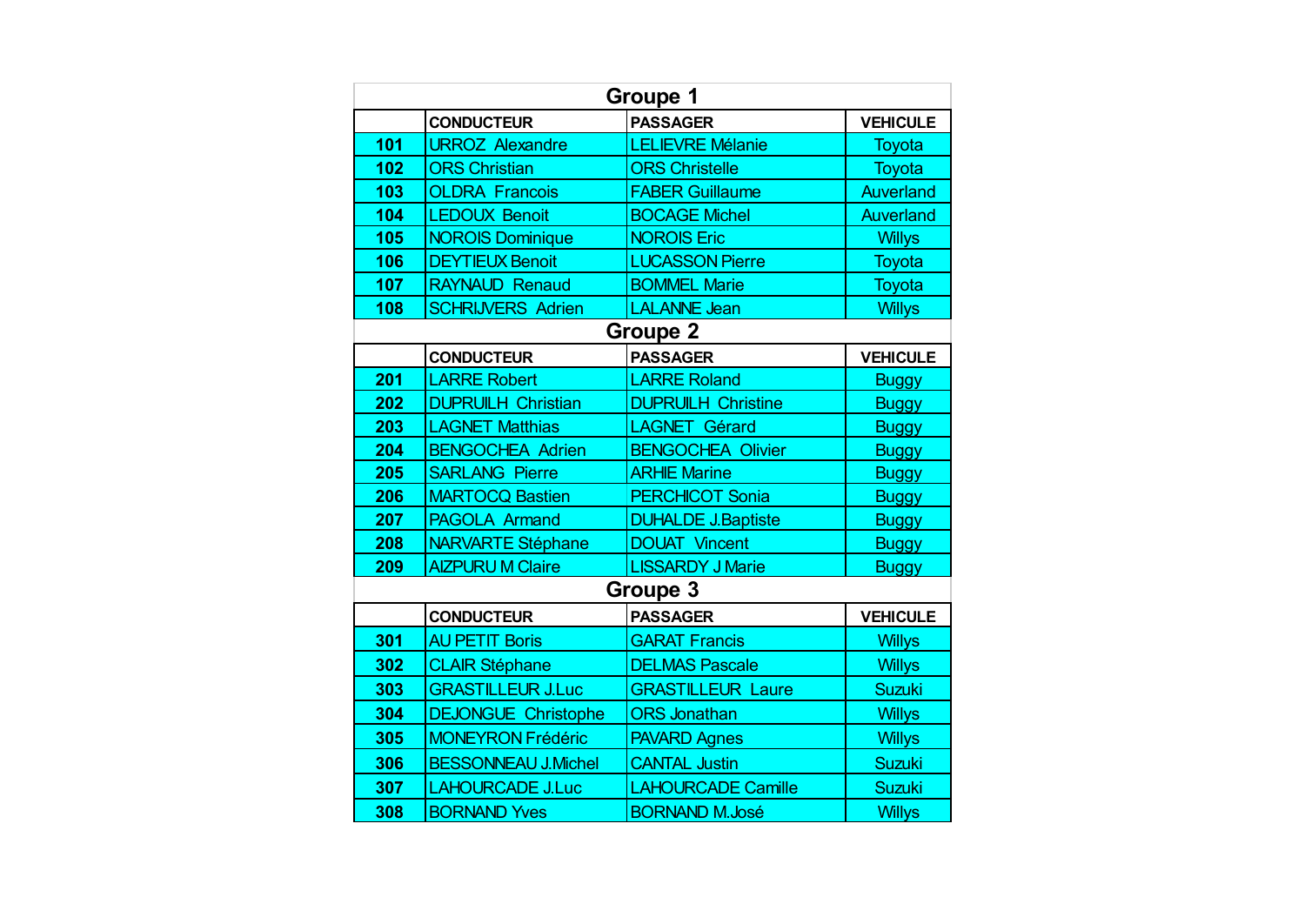| Groupe 4 |                            |                             |                  |  |  |
|----------|----------------------------|-----------------------------|------------------|--|--|
|          | <b>CONDUCTEUR</b>          | <b>PASSAGER</b>             | <b>VEHICULE</b>  |  |  |
| 401      | <b>PIERRE J.Jacques</b>    | <b>HOURDEBAIGT-CAMI J.</b>  | <b>Buggy</b>     |  |  |
| 402      | <b>RUIZ Denis</b>          | <b>RUIZ Nova</b>            | <b>Buggy</b>     |  |  |
| 403      | <b>PECAUT Philippe</b>     | <b>HAGET Michel</b>         | <b>Buggy</b>     |  |  |
| 404      | <b>MACHICOTE Dominique</b> | <b>MACHICOTE Angéle</b>     | <b>Buggy</b>     |  |  |
| 405      | <b>CANDALOT J. Marie</b>   | <b>JAMET</b> Isabelle       | <b>Buggy</b>     |  |  |
| 406      | <b>AYCAGUER Gabriel</b>    | <b>ABADIA Martine</b>       | <b>Buggy</b>     |  |  |
| 407      | <b>COLLET Laurent</b>      | <b>VIMONT Bastien</b>       | <b>Buggy</b>     |  |  |
| 408      | <b>PEROCHENA J Jacques</b> |                             | <b>Buggy</b>     |  |  |
| 409      | <b>ROUSTAING J Guy</b>     | <b>ROUSTAING Céline</b>     | <b>Renault 4</b> |  |  |
|          | Groupe 5                   |                             |                  |  |  |
|          | <b>CONDUCTEUR</b>          | <b>PASSAGER</b>             | <b>VEHICULE</b>  |  |  |
| 501      | <b>BONNAT Olivier</b>      | <b>BONNAT Charlotte</b>     | Toyota           |  |  |
| 502      | <b>GRIGT Pierre</b>        | <b>GRIGT Sabiha</b>         | <b>Willys</b>    |  |  |
| 503      | <b>CASSAGNE J.Pierre</b>   | <b>TURON-BARRERE Michel</b> | <b>Willys</b>    |  |  |
| 504      | <b>LOUSTAUNEAU Eric</b>    | <b>LOUSTAUNEAU Hugo</b>     | <b>Willys</b>    |  |  |
| 505      | <b>ETCHECOPAR Ximun</b>    | <b>LAPLACE Audrey</b>       | <b>Willys</b>    |  |  |
| 506      | <b>SAGARDOYBURU Anne</b>   | <b>SAGARDOYBURU Joana</b>   | <b>Willys</b>    |  |  |
| 507      | <b>BARBE Frédéric</b>      | <b>BELLOCQ Benoit</b>       | <b>Willys</b>    |  |  |
| 508      | <b>GALAN Francis</b>       | <b>VIMARD Nicolas</b>       | <b>Toyota</b>    |  |  |
| 509      | <b>LABORDE Francis</b>     | <b>LABORDE Guillaume</b>    | <b>Toyota</b>    |  |  |
| Groupe 6 |                            |                             |                  |  |  |
|          | <b>CONDUCTEUR</b>          | <b>PASSAGER</b>             | <b>VEHICULE</b>  |  |  |
| 601      | <b>HIRIGOYEN André</b>     | <b>LARZABAL Ximun</b>       | <b>Buggy</b>     |  |  |
| 602      | <b>SEGURE Franck</b>       | <b>HIRIGOYEN Mathieu</b>    | <b>Buggy</b>     |  |  |
| 603      | <b>BOY André</b>           | <b>COUDEU J.Marc</b>        | <b>Buggy</b>     |  |  |
| 604      | <b>BOY Thomas</b>          | <b>TOURREUIL Marielle</b>   | <b>Buggy</b>     |  |  |
| 605      | <b>MORLANNE Emmanuel</b>   | <b>MORLANNE Christian</b>   | <b>Buggy</b>     |  |  |
| 606      | <b>BOUCHET Pierre</b>      | <b>BERLAND Pascal</b>       | <b>Buggy</b>     |  |  |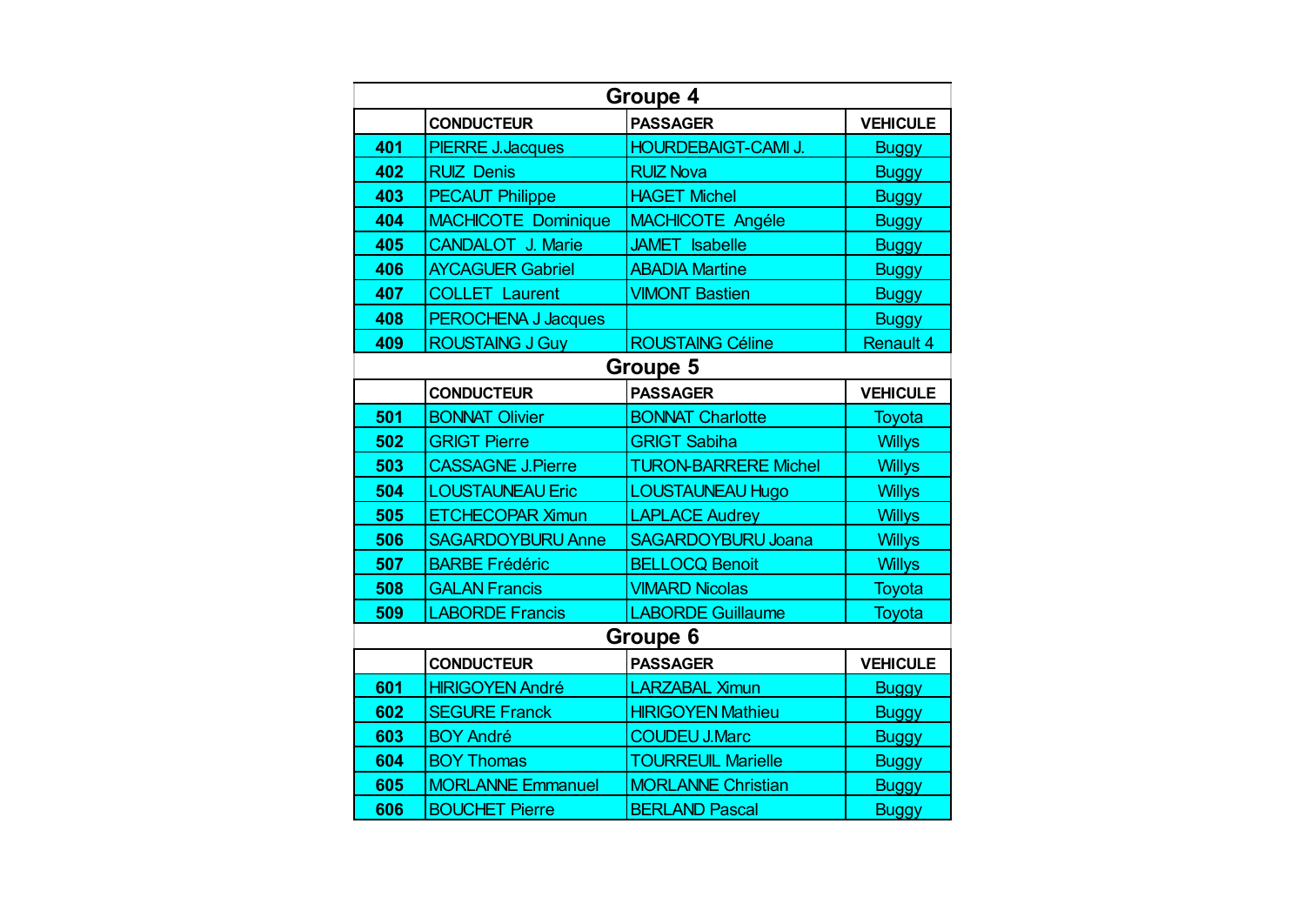| 607             | <b>BOY Pierre</b>             | <b>PEDEGERT Bastien</b>       | Toyota            |  |  |
|-----------------|-------------------------------|-------------------------------|-------------------|--|--|
| 608             | <b>D'INCAU Gérald</b>         | <b>D'INCAU Xabi</b>           | <b>Willys</b>     |  |  |
|                 |                               | <b>Groupe 7</b>               |                   |  |  |
|                 | <b>CONDUCTEUR</b>             | <b>PASSAGER</b>               | <b>VEHICULE</b>   |  |  |
| 701             | <b>POUEYS Georges</b>         | <b>DAUGA J.Claude</b>         | <b>Willys</b>     |  |  |
| 702             | <b>BERGER Pierre</b>          | <b>BERGER M.Héléne</b>        | <b>Willys</b>     |  |  |
| 703             | <b>LARRAN J.Paul</b>          | <b>LARRAN J.Baptiste</b>      | <b>Willys</b>     |  |  |
| 704             | <b>BERGARA</b> Jean           | <b>FRUCHART Martine</b>       | <b>Willys</b>     |  |  |
| 705             | <b>MALFATTI Laurent</b>       | <b>LABAT Béatrice</b>         | <b>Willys</b>     |  |  |
| 706             | <b>SOULA Guy</b>              | <b>LASCOR Mathieu</b>         | <b>Willys</b>     |  |  |
| 707             | <b>DUBOURDIEU J.Martin</b>    | <b>ETCHEGOIMBERRY Bernard</b> | <b>Land-Rover</b> |  |  |
| 708             | <b>COUILLET Pierre</b>        | <b>REYES Armando</b>          | Toyota            |  |  |
| 709             | <b>AYCAGUER Battitt</b>       | <b>AYCAGUER Patrick</b>       | <b>Mitsubishi</b> |  |  |
|                 |                               | Groupe 8                      |                   |  |  |
|                 | <b>CONDUCTEUR</b>             | <b>PASSAGER</b>               | <b>VEHICULE</b>   |  |  |
| 801             | <b>RAVANNE Francois</b>       | <b>ETCHEVERRY André</b>       | <b>Willys</b>     |  |  |
| 802             | <b>TISNE-VERSAILLE Lionel</b> | <b>DURAND Guiléne</b>         | <b>Willys</b>     |  |  |
| 803             | <b>BEAUBAY Eric</b>           | <b>BEAUBAY Magalie</b>        | <b>Willys</b>     |  |  |
| 804             | <b>BERNARD J.Claude</b>       | <b>BERNARD Sylvie</b>         | <b>Willys</b>     |  |  |
| 805             | <b>GONI Bernard</b>           | <b>CALVET Pierre</b>          | Peugeot           |  |  |
| 806             | <b>SIXTA Charles</b>          | <b>MAGUIRE Thibault</b>       | Auverland         |  |  |
| 807             | <b>COSTES J.Claude</b>        | <b>ELICHALT M.José</b>        | Cournil           |  |  |
| 808             | <b>BRUNHES J.Pierre</b>       | <b>CHATEAUX Jérome</b>        | Cournil           |  |  |
| <b>Groupe 9</b> |                               |                               |                   |  |  |
|                 | <b>CONDUCTEUR</b>             | <b>PASSAGER</b>               | <b>VEHICULE</b>   |  |  |
| 901             | <b>BALLION Guillaume</b>      | <b>DAUBISSE Marc</b>          | <b>Willys</b>     |  |  |
| 902             | <b>BIDART Dominique</b>       | <b>ARROSSAGARAY Pierre</b>    | <b>Iltis</b>      |  |  |
| 903             | <b>CALZAVARA Patrick</b>      | <b>CALZAVARA Justine</b>      | <b>Mercedes</b>   |  |  |
| 904             | <b>HIRIGOYEN Vincent</b>      | <b>COWEN Thomas</b>           | Suzuki            |  |  |
| 905             | <b>AURIA J.Claude</b>         | <b>CASTAING Joseph</b>        | <b>Willys</b>     |  |  |